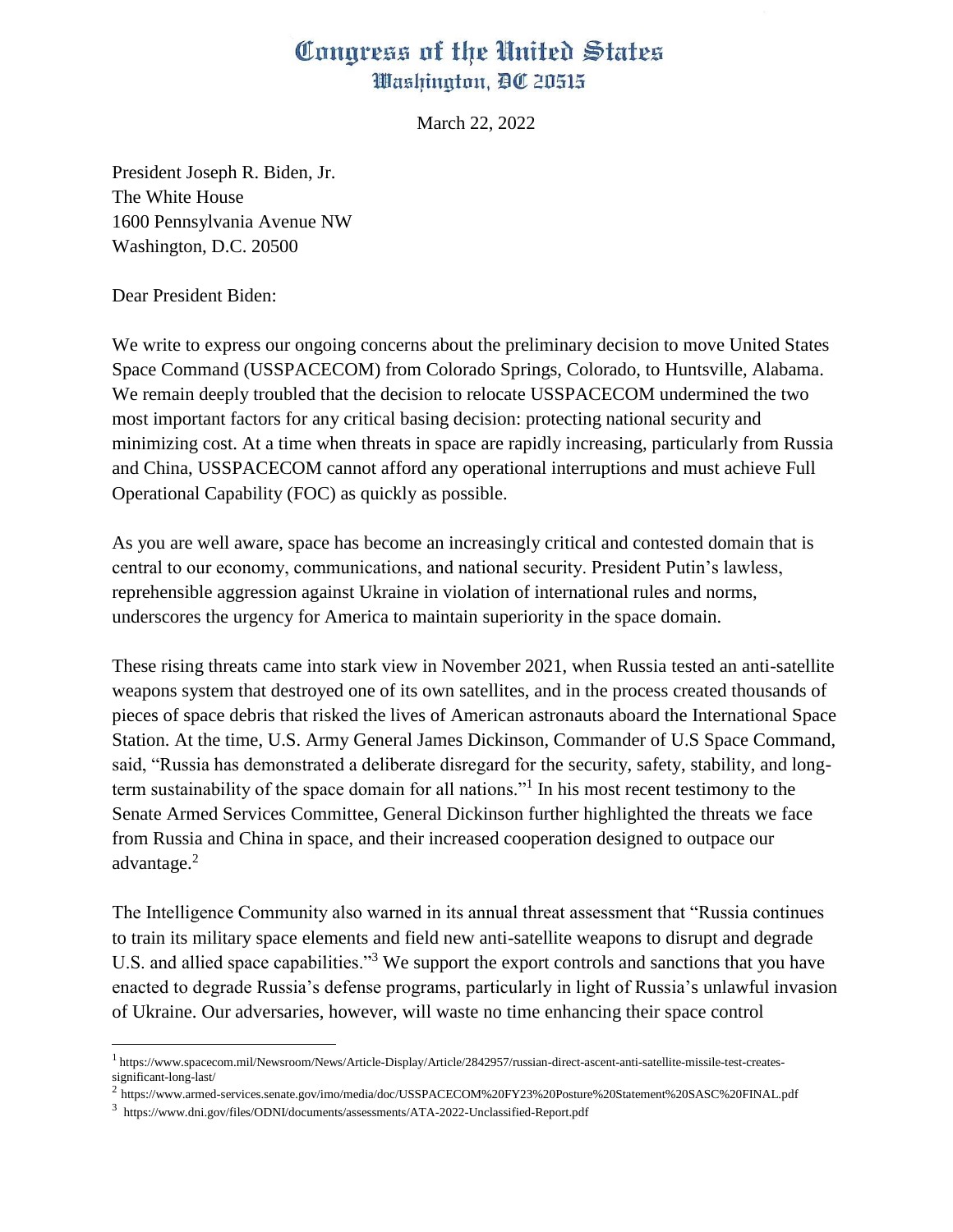operations, and neither can we waste time in developing our space defense strategies and capabilities.

U.S. Space Command plays a pivotal role in defending satellite systems that provide GPS navigation, national security communications, internet and cellular services, and missile warning and defense. This work is critical to the support USSPACECOM provides to U.S. European Command's efforts to monitor and respond to the situation in Ukraine, as well as supporting U.S. Indo-Pacific Command's work to deter aggression from an increasingly dangerous China. We applaud General Dickinson and the men and women who serve in USSPACECOM for achieving Initial Operational Capability at Peterson Space Force Base in Colorado Springs, Colorado, last August. As Russia's war on Ukraine evolves, it is vital for USSPACECOM to maintain operational continuity, and achieve FOC without delay. We remain concerned that moving the combatant command headquarters will slow the progress toward full capability – a delay we cannot afford at this fraught geopolitical moment in history.

Important investments have been made in Colorado to strengthen the United States' national security space missions. In addition to the other space assets across our state, Colorado Springs is home to the National Space Defense Center (NSDC), which is particularly vital to our nation's ability to respond to threats in space. Located at Schriever Space Force Base, the NSDC provides unity of effort between the Department of Defense and the Intelligence Community to facilitate information sharing across the entire national security space enterprise. The NSDC maintains vigilant watch on activities in space, warns against emerging threats, orchestrates our counterspace operations, and underpins USSPACECOM's warfighting mission. Colorado is also home to the National Reconnaissance Office's (NRO) Aerospace Data Facility-Colorado (ADF-C) at Buckley Space Force Base in Aurora, Colorado. The ADF-C is responsible for collecting and disseminating intelligence across U.S. agencies and U.S. allies. Over the past several decades, Colorado has also developed national security communications systems that would be extraordinarily expensive to quickly replicate elsewhere. These unparalleled missions, and existing infrastructure, make Colorado the nexus of national security space operations for the Intelligence Community and the Department of Defense. We are concerned that it would be detrimental to remove USSPACECOM from this network of assets.

The Chairmen of the Senate and House Intelligence Committees, both of whom recently visited Colorado to meet with USSPACECOM, NSDC, and NRO leadership, agree that the basing decision must account for and protect our intelligence missions and dependencies.

We must respond to rapidly advancing threats in space by building on the investments that have already been made in Colorado and to our mission in space – not squandering time, money, personnel, and additional resources by moving USSPACECOM. It is our understanding that the Government Accountability Office and the Department of Defense Inspector General will soon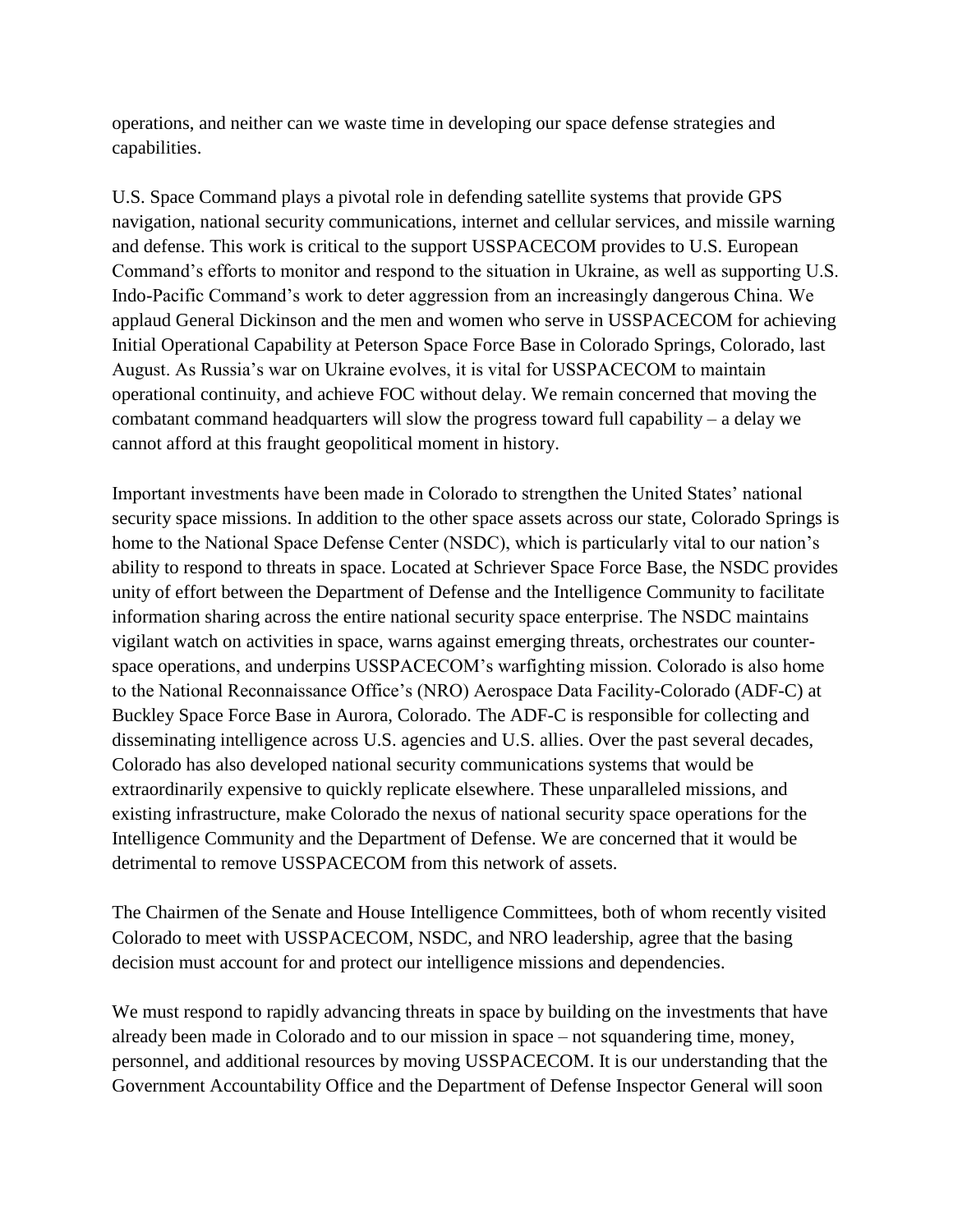release reports examining the USSPACECOM basing decision. We urge your administration to carefully review both reports and ensure that the final basing decision takes the findings, and national security and cost implications, into account.

We appreciate your attention to this matter, and look forward to working with you.

Sincerely,

Hill F. Rut

Michael F. Bennet John Hickenlooper United States Senator United States Senator

Dang Lambom

Doug Lamborn Jason Crow

Daira Dellate

Diana DeGette Ed Perlmutter United States Representative United States Representative

Julleyer  $\mathcal{L}_\text{M}$ 

Joe Neguse Ken Buck United States Representative United States Representative

\_\_\_\_\_\_\_\_\_\_\_\_\_\_\_\_\_\_\_\_\_\_\_\_\_

Lauren Boebert United States Representative

Jan Hickenloyer \_\_\_\_\_\_\_\_\_\_\_\_\_\_\_\_\_\_\_\_\_\_\_\_\_\_\_\_ \_\_\_\_\_\_\_\_\_\_\_\_\_\_\_\_\_\_\_\_\_\_\_\_\_\_\_\_

 $\blacksquare$ 

United States Representative United States Representative

\_\_\_\_\_\_\_\_\_\_\_\_\_\_\_\_\_\_\_\_\_\_\_\_\_\_\_\_ \_\_\_\_\_\_\_\_\_\_\_\_\_\_\_\_\_\_\_\_\_\_\_\_\_\_\_\_

Her Buck